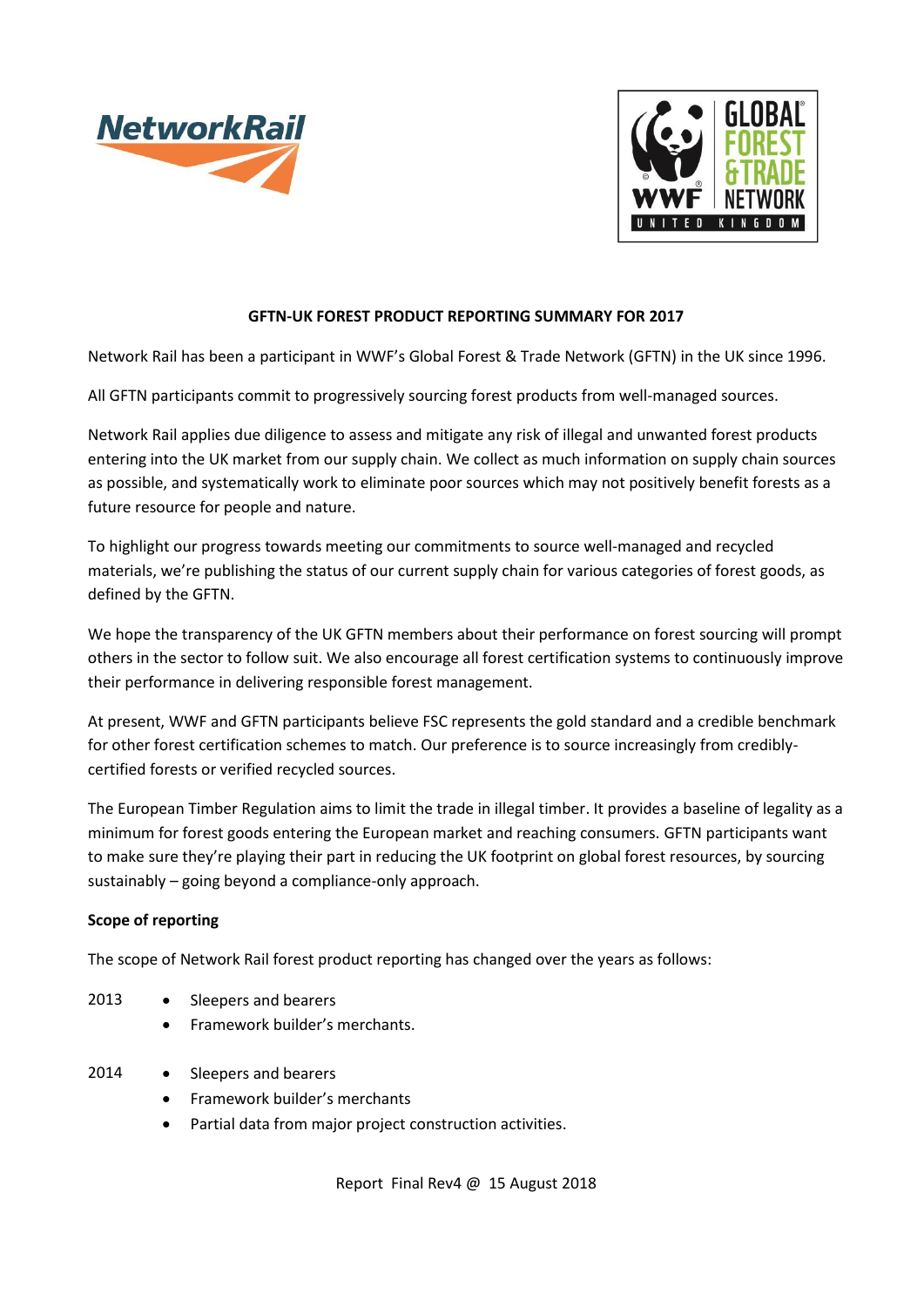- 2015 Sleepers and bearers
	- Framework builder's merchants
	- Full year data from major projects construction activities
	- Framework stationery supplier
	- Pilot data from one framework fencing supplier.
- 2016  $\checkmark$  Sleepers and bearers
	- $\checkmark$  Framework builder's merchants
	- $\checkmark$  Framework stationery supplier
	- $\checkmark$  Partial reporting from framework fencing suppliers
	- X Major project construction timber reporting withdrawn due to high incidence of volume errors in the supply chain data.

2017 As for 2016

#### **Performance Statement**

Network Rail's current forest product reporting covers one major business disciplines as follows:

• Route Services – the part of the business that awards and manages framework suppliers for the centralised provision of goods and services for other business units to call off. This includes all strategic goods such as sleepers and bearers, fencing materials, stationery, and framework builder's merchants.

In previous years we included 'Infrastructure Projects – the part of the business that manages major projects to renew or build new rail infrastructure. When preparing the 2016 report close examination of our Infrastructure Projects construction sector data exposed a high incidence of errors in the calculation of product volume by our construction suppliers, with some excessively large volumes being submitted. While the very large volume errors were relatively easy to observe and investigate there was concern over the extent of less obvious errors that may have been present throughout the data set. It was not possible to comprehensively investigate and verify the full construction data so the aggregated construction volume for 2016 had to be considered unreliable and the construction data were withdrawn from the 2016 report. When compiling the previous 2015 timber report the construction data were not subject to the same scrutiny, so it is likely that similar volume calculation errors were being committed within the 2015 data set.

Procedural changes are being explored to improve the collection of accurate Infrastructure Projects construction data, but to-date no changes have been successfully applied. For this reason Infrastructure Projects construction data are once again excluded from the 2017 report and the statistical assessments below have been based on Route Services supplier input only.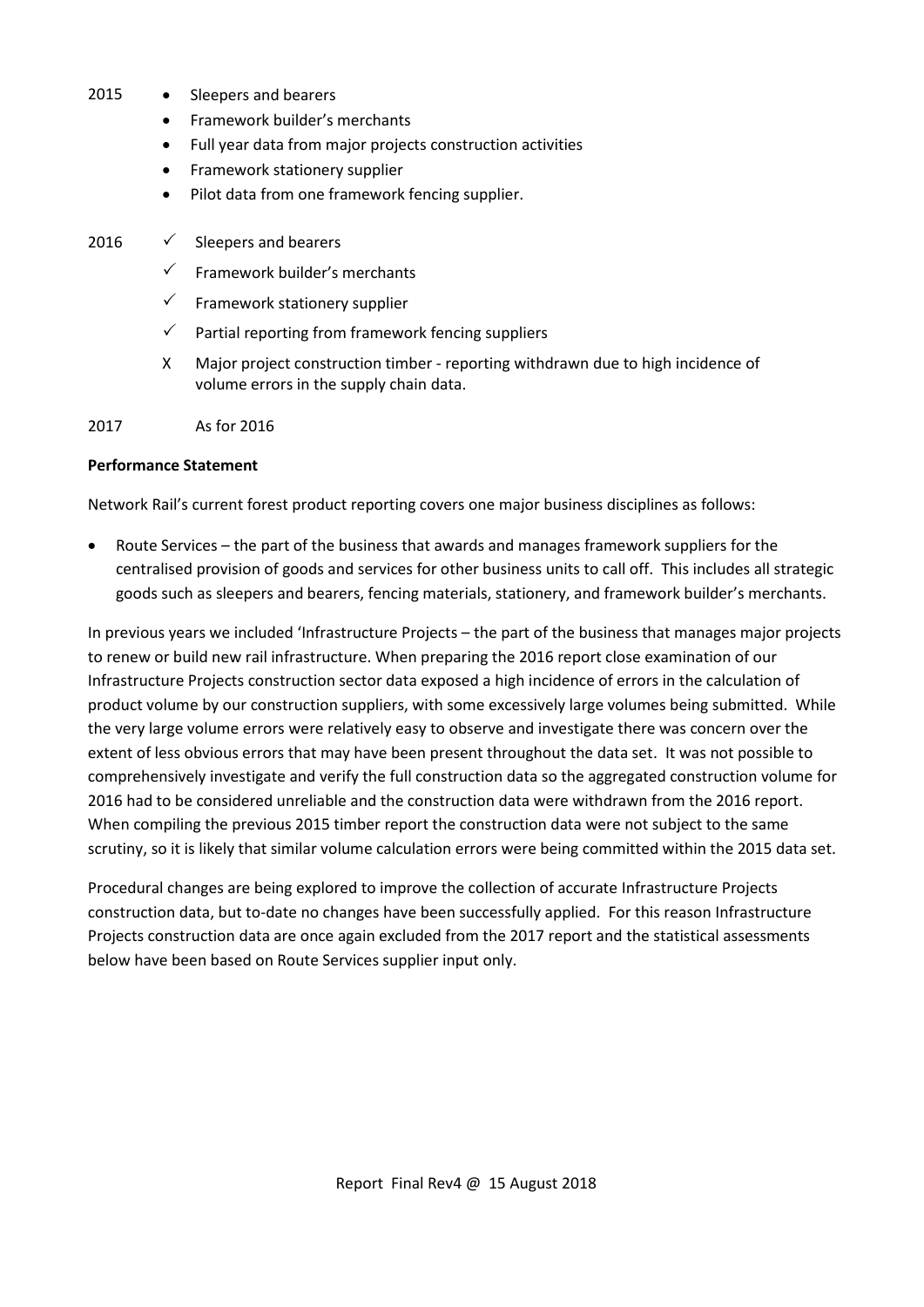Our forest products reported for the 2017 calendar year are as follows:

- 1.91% Source Assessed
- 5.72% Source Verified (including e.g. PEFC purchased with Chain of Custody)
- 88.80% Credibly Certified (e.g. FSC purchased with Chain of Custody)
- 0.87 Recycled

Over the past 5 years, our procurement of forest products towards more responsible sourcing has progressed as shown in the charts below.



Network Rail forest products 2013-2017 across GFTN reporting categories

|                                                                           | 2012                                                    | 2013     | 2014           | 2015     | 2016*  | 2017*  |
|---------------------------------------------------------------------------|---------------------------------------------------------|----------|----------------|----------|--------|--------|
| Total Volume reported, as<br>WRME m3<br>(wood raw material<br>equivalent) | Reliable<br>archive<br>data not<br>readily<br>retrieved | 17,840   | 22,144         | 59,268   | 22,160 | 16,352 |
| % Credibly Certified (FSC)                                                |                                                         | 41       | 62             | 70       | 84     | 88.80  |
| % Source Verified (PEFC)                                                  |                                                         | 3.5      | 6              | 4        | 3.2    | 5.72   |
| % Pre-consumer recycled                                                   |                                                         | 0        | 0              | $\Omega$ | 0      | 0.00   |
| % Post-consumer recycled                                                  |                                                         | $\Omega$ | 0              |          | 2.4    | 0.87   |
| % Source Assessed                                                         |                                                         | 4.4      | $\overline{2}$ | 0        | 3      | 1.91   |
| % Limited Knowledge of<br>Source                                          |                                                         | 51       | 30             | 25       | 7.4    | 2.70   |

\* 2016 and 2017 data reports based on Route Services supplier input only. Major project construction data have been excluded due to unresolved volume errors in the data collection process.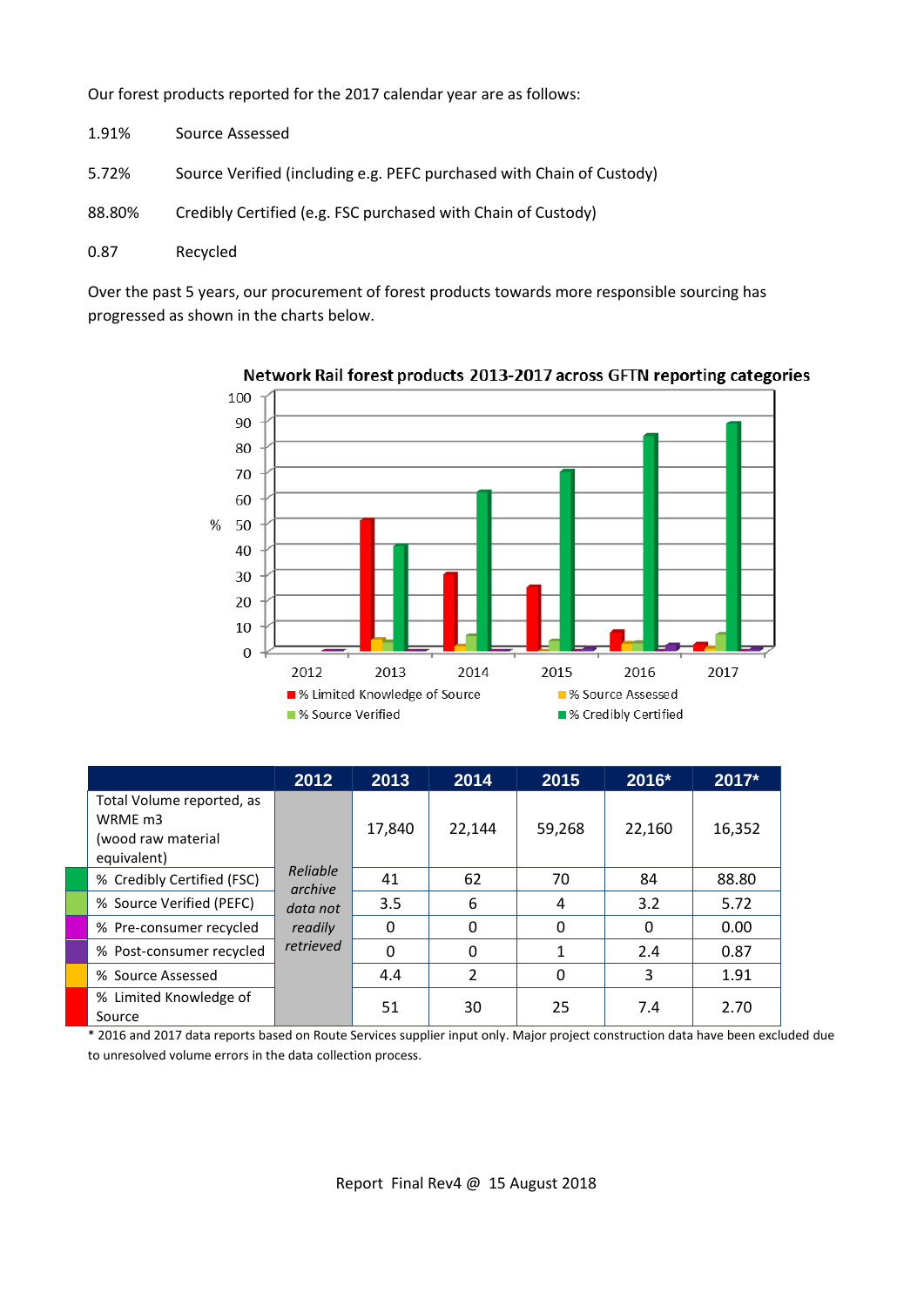# **Challenges**

### Data accuracy

Network Rail operates extensive and complex supply chains and obtaining accurate forest product volume calculations from our supply chain partners continues to be a challenge for centralised reporting. Abnormally high volume errors may be relatively easy to spot and investigate but the time taken to apply assurance across large annual data files is significant.

We are continuing to explore changes to our data gathering processes and introducing new tools to improve the transparency and accuracy of reporting.

### Scope of reporting

The scope of Network Rail forest product reporting has expanded gradually over the past five years, with new supply chain categories being brought into the process. Further work is needed to consolidate reporting across all supply chain categories that provide forest products for Network Rail.

### Data completeness

Complex supply chain activities, particularly construction, are difficult to manage because the procurement of construction materials may occur through subcontractors not directly contracted to the business. This contributes to a number of challenges relating to control of procurement standards and completeness of reporting.

### Resourcing

As the scope and volume of forest product reporting has risen over the past four years there has been a corresponding increase in the time and effort required to centrally collate, analyse and verify data from multiple supply chain sources for business reporting. This places increased demand on resources, in particular to coordinate data collection, investigate errors, validate certification, or verify due diligence claims for 'source assessed' products.

To address this we recognise that it would be beneficial to apply more systematic controls to gather and evaluate forest product data at progressive intervals through the yearly cycle.

## Chain of Custody evidence

If delivery notes and invoice documents don't explicitly state the certification status of consignment items this either represents a documentary break in the chain of custody, or indicates that the timber provided was not covered by a certification scheme. It is encouraging to see that many of the timber merchants used by Network Rail and our supply chain partners do provide this information on delivery notes. Where these standards break down we are continuing to work with our suppliers to improve standards of delivery note and invoice documents.

## **Priorities**

Our three priority areas for 2018/19 closely follow the areas of challenge outlined above.

PRIORITY 1 – Continue to introduce processes, tools and guidance to improve the consistency and accuracy of timber reporting from our supply chain organisations.

PRIORITY 2 – Plan and implement time-bound intervention milestones for reviewing forest product data at intervals through the yearly cycle, and taking early action when value chain performance does not meet expectations.